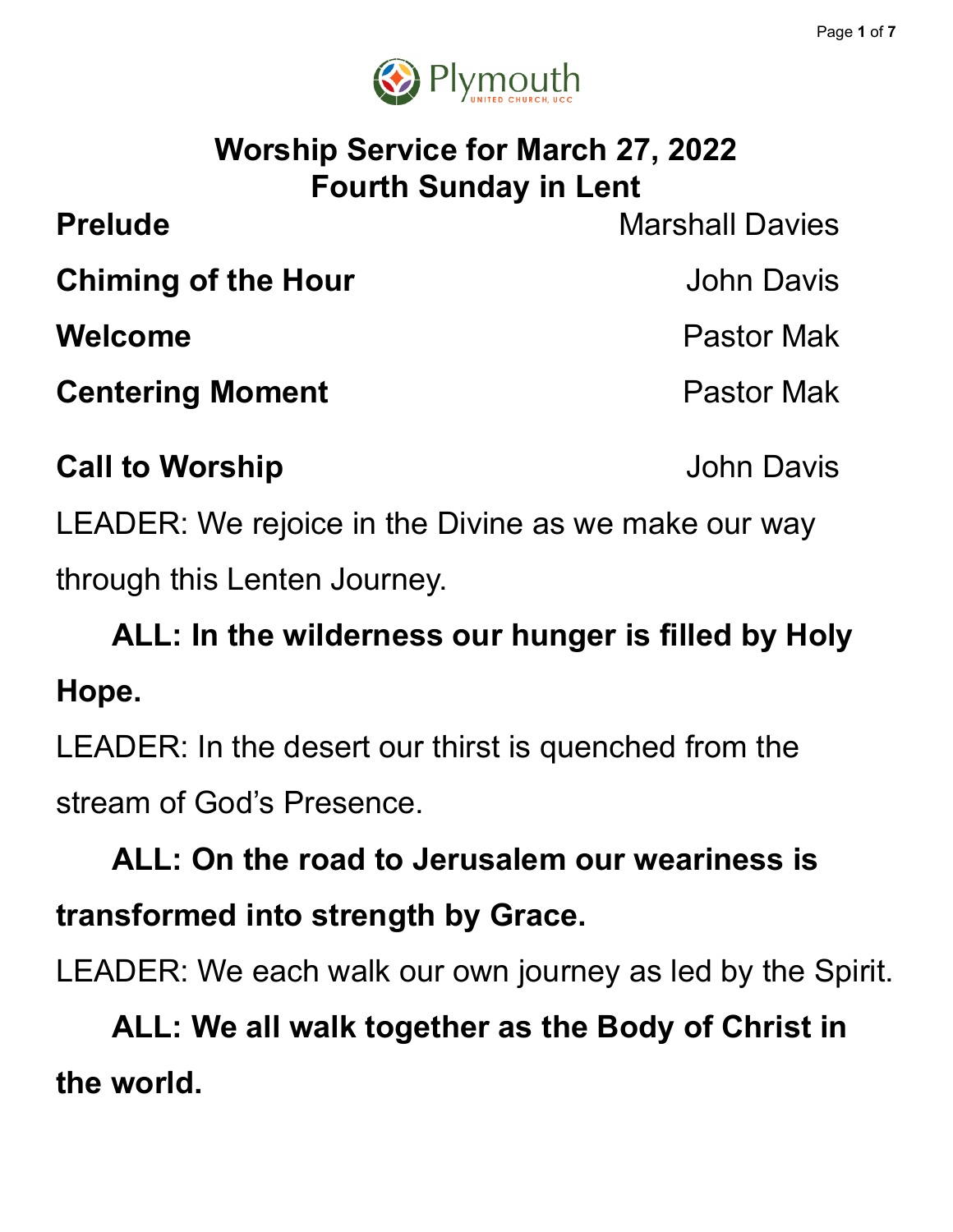**Hymn** Congregation

## TNCH # 423 "Great Is Your Faithfulness"

Great is your faithfulness, O God, Creator, With you no shadow Of turning we see. You do not change, Your compassions they fail not; All of your goodness Forever will be.

Great is your faithfulness! Great is your faithfulness! Morning by morning new mercies I see; All I have needed your hand has provided, Great is your faithfulness, God, unto me!

Summer and winter, And springtime and harvest, Sun, moon, and stars In their courses above, Join with all nature In manifold Witness To Your great faithfulness, Mercy, and love.

Great is your faithfulness! Great is your faithfulness!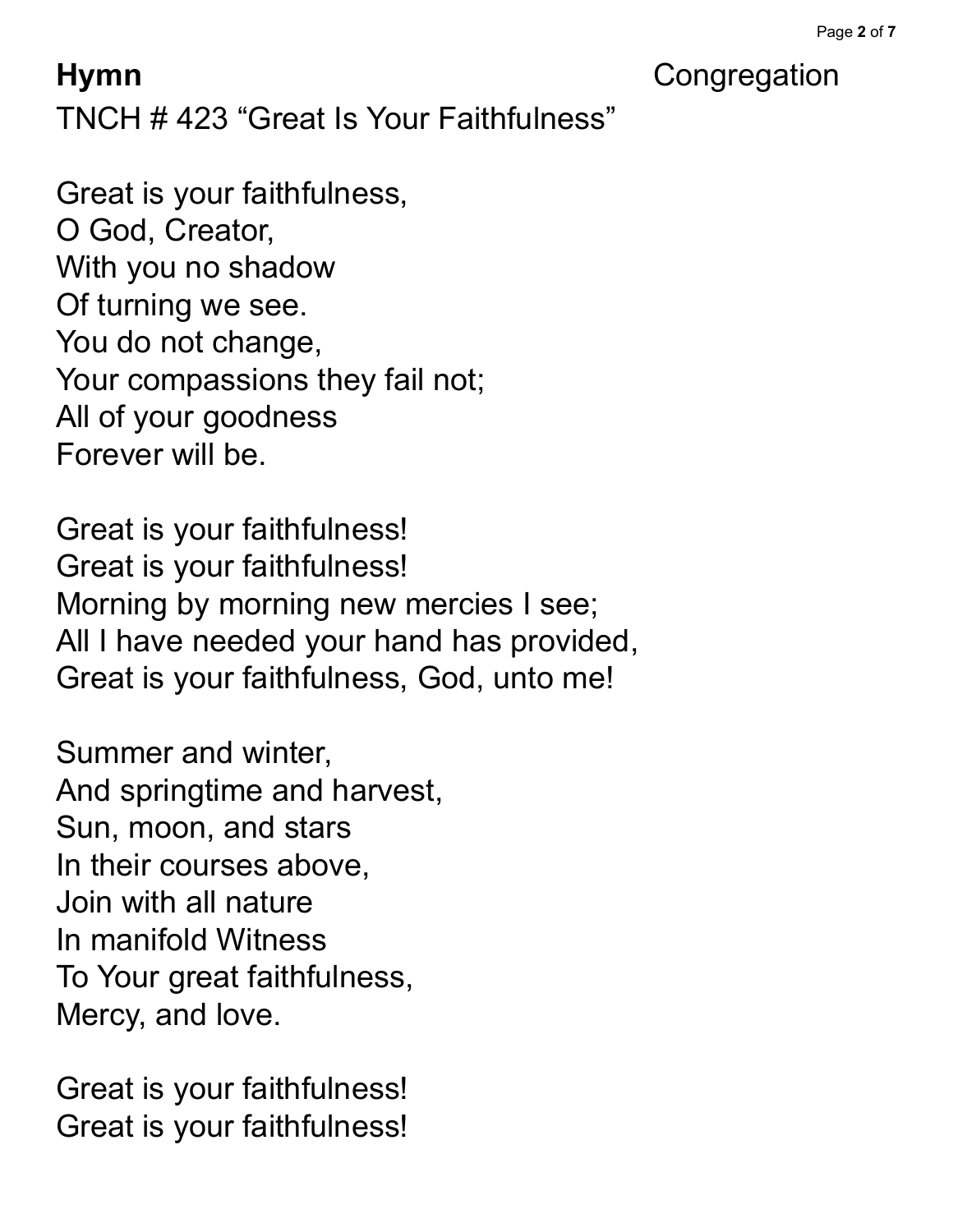Morning by morning new mercies I see; All I have needed your hand has provided,

Great is your faithfulness, God, unto me!

## **Biblical Witness** John Davis

The Gospel Of John 1:19 — 23 This is the testimony given by John when the Jews sent priests and Levites from Jerusalem to ask him, "Who are you?" He confessed and did not deny it, but confessed, "I am not the Messiah." And they asked him, "What then? Are you Elijah?" He said, "I am not." "Are you the prophet?" He answered, "No." Then they said to him, "Who are you? Let us have an answer for those who sent us. What do you say about yourself?" He said, "I am the voice of one crying out in the wilderness, 'Make straight the way of the Lord, ' "

| <b>Contemporary Witness</b>                       |                  | <b>Pastor Mak</b> |
|---------------------------------------------------|------------------|-------------------|
| Our Native Daughters - "I Knew I Could Fly"       |                  |                   |
| [Behind The Scenes Documentary] (video)           |                  |                   |
|                                                   |                  |                   |
| <b>Reflection</b>                                 | "Being Yourself" | <b>Pastor Mak</b> |
|                                                   |                  |                   |
| <b>Lenten Ritual of Grief and Lament</b>          |                  | Pastor Mak        |
| "What are your church griefs about the pandemic?" |                  |                   |

**Special Music** Marshall Davies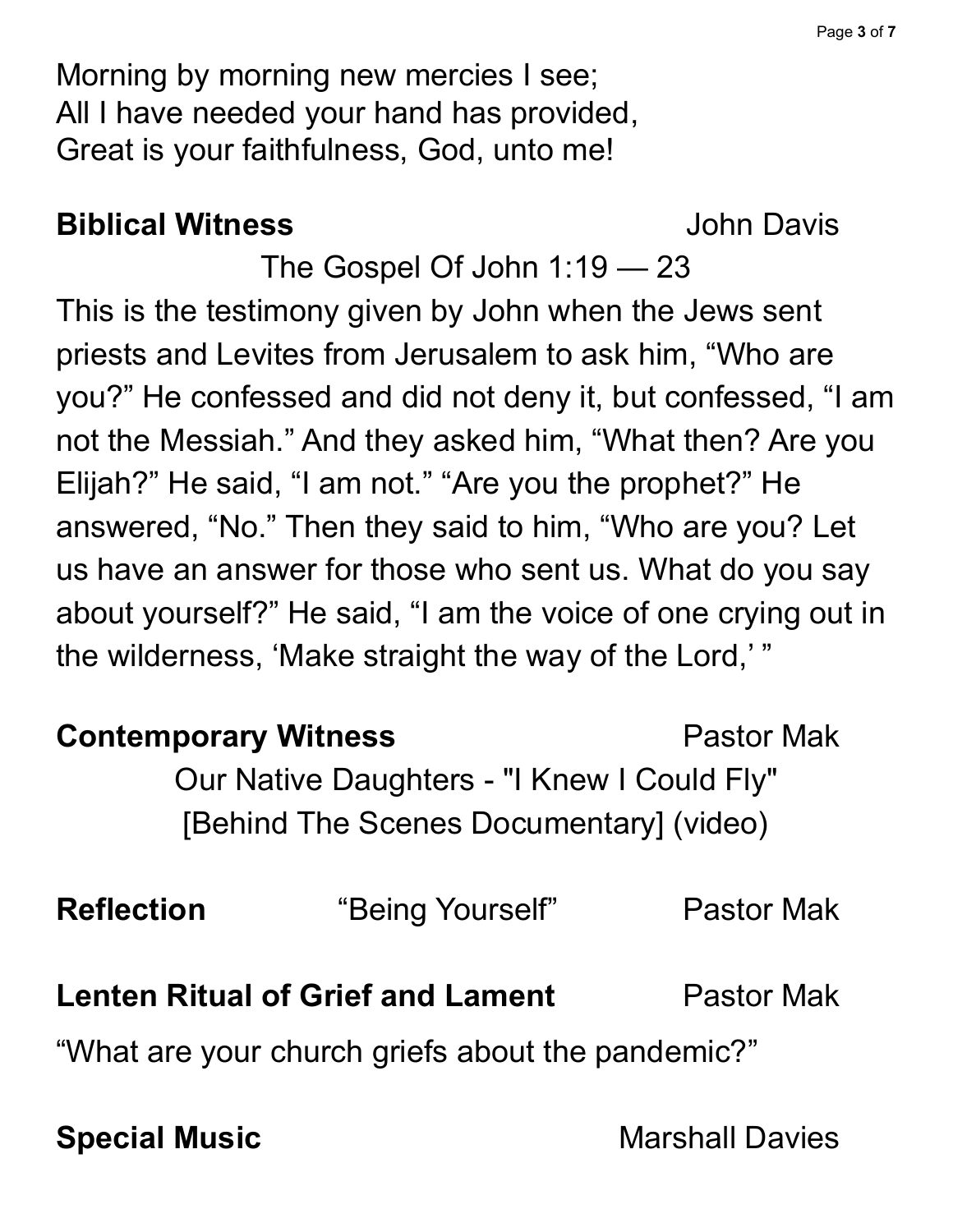### **Unison Prayer Pastor Mak**

## **Prayer for Conscience and Courage** *by Sister Joan Chittister*

**Loving God, lead us beyond ourselves to care and protect, to nourish and shape, to challenge and energize both the life and the world You have given us. God of light and God of darkness, God of conscience and God of courage lead us through this time of spiritual confusion and public uncertainty. Lead us beyond fear, apathy and defensiveness to new hope in You and to hearts full of faith. Give us the conscience it takes to comprehend what we're facing, to see what we're looking at and to say what we see so that others, hearing us, may also brave the pressure that comes with being out of public step. Give us the courage we need to confront those things that compromise our consciences or threaten our integrity. Give us, most of all, the courage to follow those before us who challenged wrong and changed it, whatever the cost to themselves.**

### **Invitation to Offering The Contract Contract Service Contracts** John Davis

Plymouth's General Fund & One Great Hour of Sharing (OGHS)- Loose Offering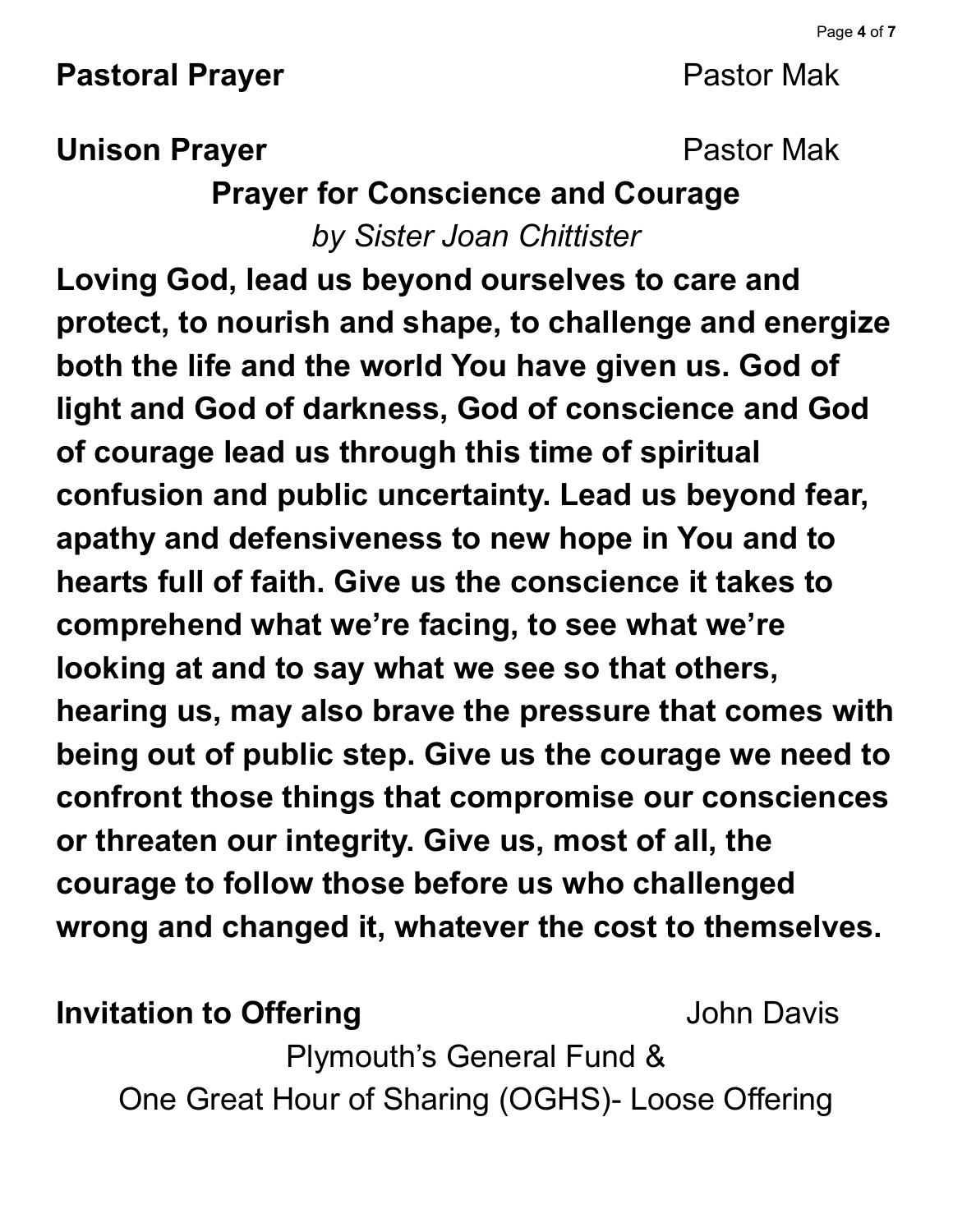**Offertory Music Marshall Davies** 

**Doxology** Congregation

Praise God from whom all blessings flow Praise God all creatures here below Praise God for all that Love has done Creator, Christ, and Spirit one Amen

## **Offertory Prayer Communist Communist Communist Communist Communist Communist Communist Communist Communist Communist Communist Communist Communist Communist Communist Communist Communist Communist Communist Communist Co**

*written by Rev. Joanna Harader*

LEADER: God of the journey, we give these offerings in gratitude,

**ALL: rejoicing in the abundance of your gifts to us.** LEADER: We give these offerings in faith,

**ALL: trusting that you will provide for our needs.**

LEADER: We give these offerings in hope,

# **ALL: knowing you can use them to spread your love in this world.**

LEADER: And with these offerings, we give ourselves;

**ALL: may we live with generous hearts, with open hands. Amen.**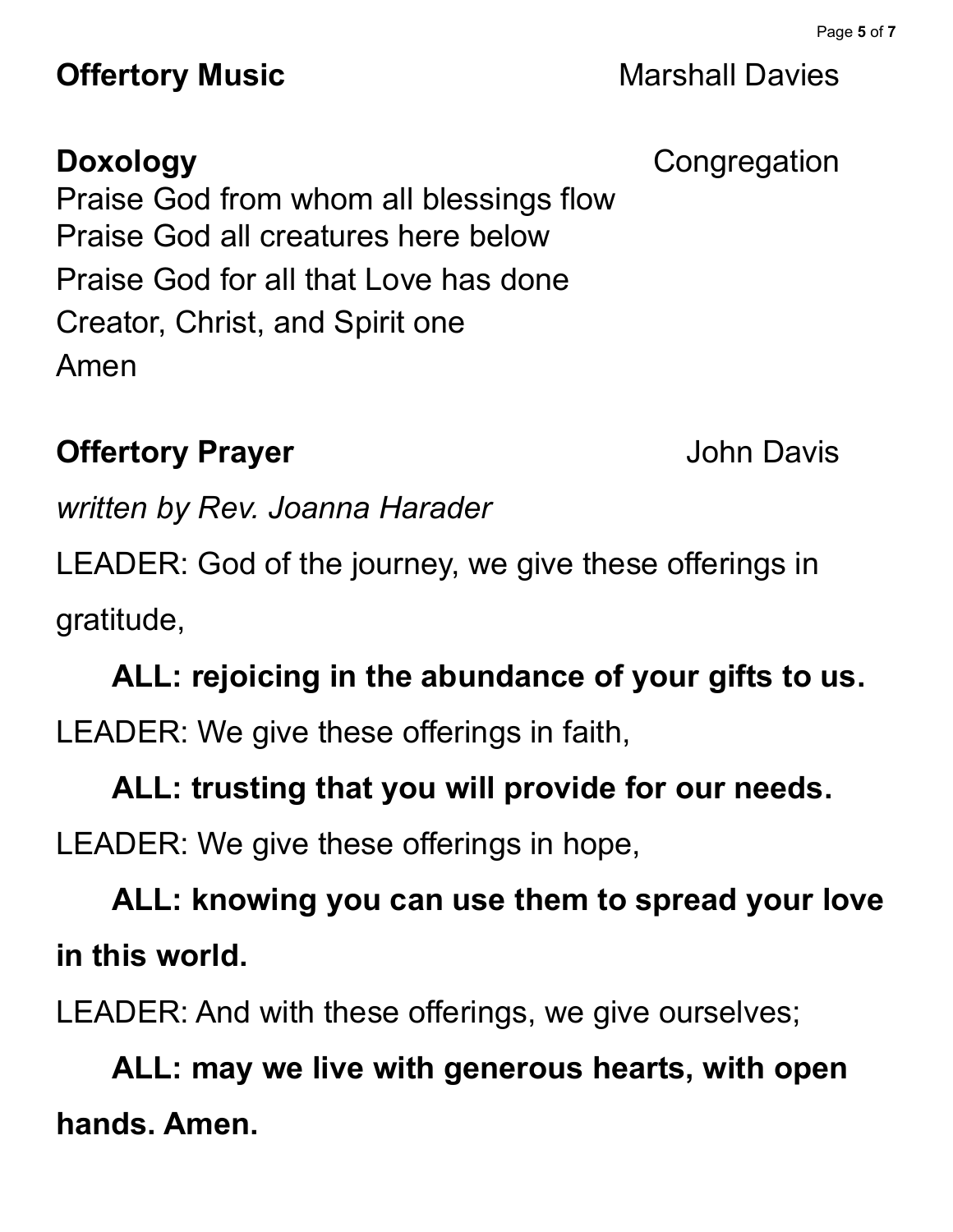**Hymn** Congregation

Sing! # 187 Lord Prepare Me to Be a Sanctuary

Lord, prepare me to be a sanctuary Pure and holy, tried and true With thanksgiving, I'll be a living Sanctuary for You.

God, empower me to be a witness for you, Acting boldly, in your name; Seeking justice, where there is hurting Offering hope where there is pain.

Lord prepare me to be a sanctuary Pure and holy, tried and true With thanksgiving, I'll be a living Sanctuary for You.

## **Benediction Pastor Mak**

## **Song of Parting Congregation**

TFWS # 2279 "Trees of the Field"

You shall go out with joy And be led forth with peace;